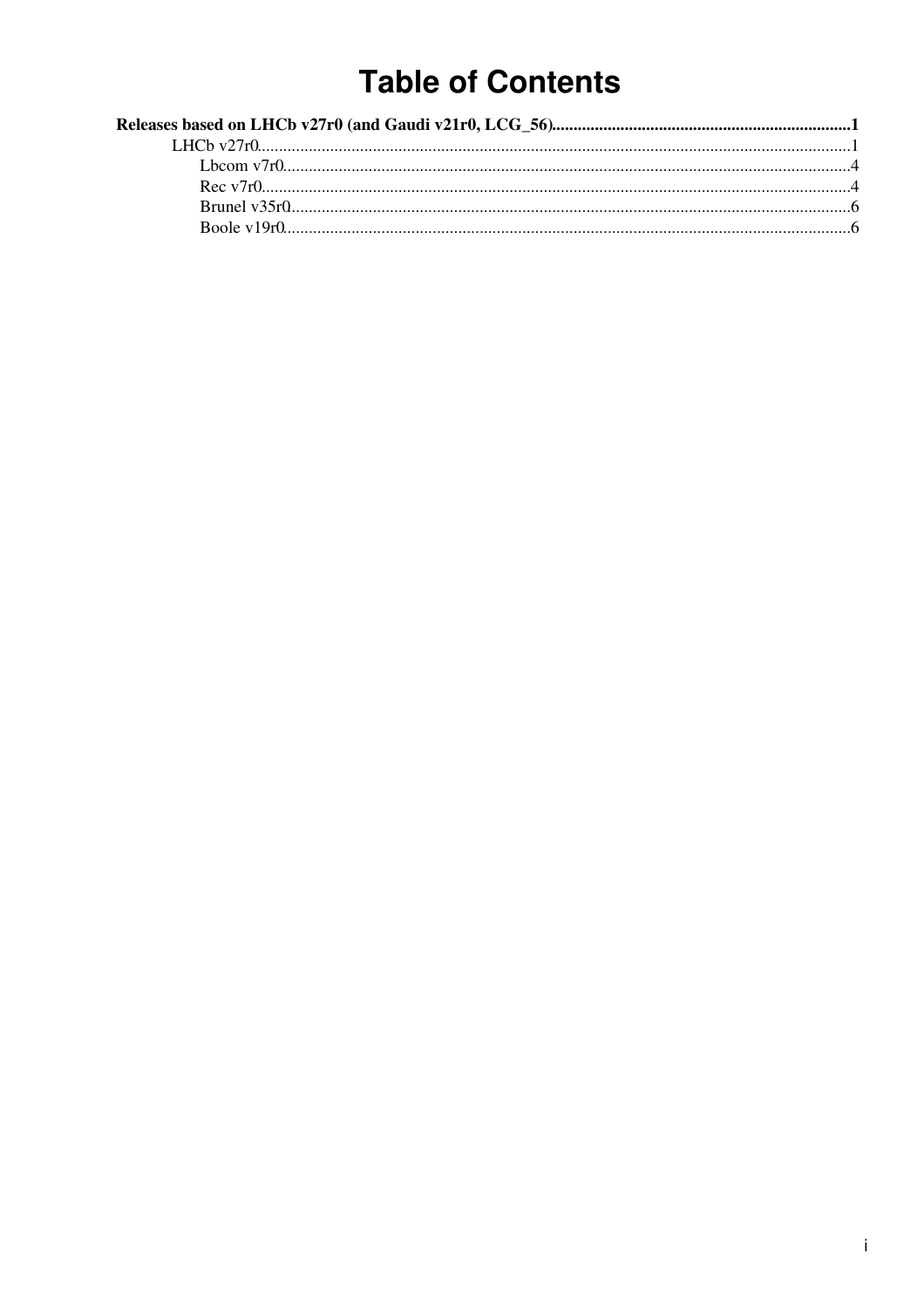# <span id="page-1-0"></span>**Releases based on LHCb v27r0 (and Gaudi v21r0, LCG\_56)**

This page documents releases based on LHCb v27r0. **Do not edit**, the content of these releases is frozen.

## <span id="page-1-1"></span>**LHCb v27r0**

**Released on 11th May 2009** Based on LHCb v26r3, with the following new tags

| Package             | User tag          | Suggested<br>official tag | Comment                                                                                                 |
|---------------------|-------------------|---------------------------|---------------------------------------------------------------------------------------------------------|
| Calo/CaloDAQ        | odescham_20090410 | v4r11                     | reduce verbosity + adapt to change in<br>CaloDet                                                        |
| Calo/CaloInterfaces | odescham_20090417 | v7r10                     | ICalo(Hypo)2Calo virtual methods set to<br>const reference + new interfaces                             |
| Calo/CaloUtils      | odescham_20090505 | v8r4                      | add new 2D representation in Calo2Dview +<br>bug fix + profile $1D$                                     |
| DAQ/MDF             | cattanem 20090417 | v3r17p1                   | Replace endreq by endmsg                                                                                |
| Det/BcmDet          | cattanem_20090417 | v1r3                      | Replace endreq by endmsg                                                                                |
|                     | ocallot_20090504  |                           | Call the base class constructor                                                                         |
| Det/CaloDet         | odescham 20090410 | v10r2                     | add protections + bug fix                                                                               |
|                     | cattanem_20090417 |                           | Replace endreq by endmsg                                                                                |
|                     | odescham 20090506 |                           | <b>Access new CondDB calibration constants</b>                                                          |
| Det/DetCond         | cattanem_20090417 | v12r5p3                   | Replace endreq by endmsg                                                                                |
| Det/DetDesc         | wouter20090317    | v18r13                    | Added extra v-func hook to<br>AlignmentCondition for use in<br>VeloAlignCondition                       |
|                     | cattanem_20090417 |                           | Replace endreq by endmsg                                                                                |
| Det/DetDescCnv      | cattanem_20090417 | v4r9                      | Replace endreq by endmsg                                                                                |
|                     | ocallot_20090504  |                           | Single instantiation of MsgStream. Support<br>for parameter in xml file name for volumes                |
| Det/DetDescSvc      | cattanem_20090417 | v2r3p1                    | Replace endreq by endmsg                                                                                |
| Det/MuonDet         | asatta_20090409   | v8r5                      | clean up print messages                                                                                 |
| asatta_20090429     |                   | rename interface          |                                                                                                         |
|                     | asatta_20090430   |                           | update dict                                                                                             |
| Det/RichDet         | jonrob_20090330   | v11r5                     | Include T and P values in message that is<br>printed when a gas refractive index update is<br>triggered |
|                     | jonrob_20090430   |                           | Sort inactive HPD lists                                                                                 |
|                     | papanest_20090501 |                           | Introduce refractivity scaling for gas<br>radiators                                                     |
| Det/STDet           | mneedham_20090314 | v4r9                      | Move contains function to<br><b>DeSTBaseElement</b>                                                     |
|                     | mneedham_20090317 |                           | Add halfmoduletype function to<br>DeTTSector                                                            |
|                     | mneedham_20090330 |                           | Add access to status Condition to<br>DeSTSector                                                         |
|                     | iluisier_20090403 |                           | Add noise, gain and production ID condition<br>access                                                   |
|                     | mneedham_20090406 |                           | Update printout in DeSTSector                                                                           |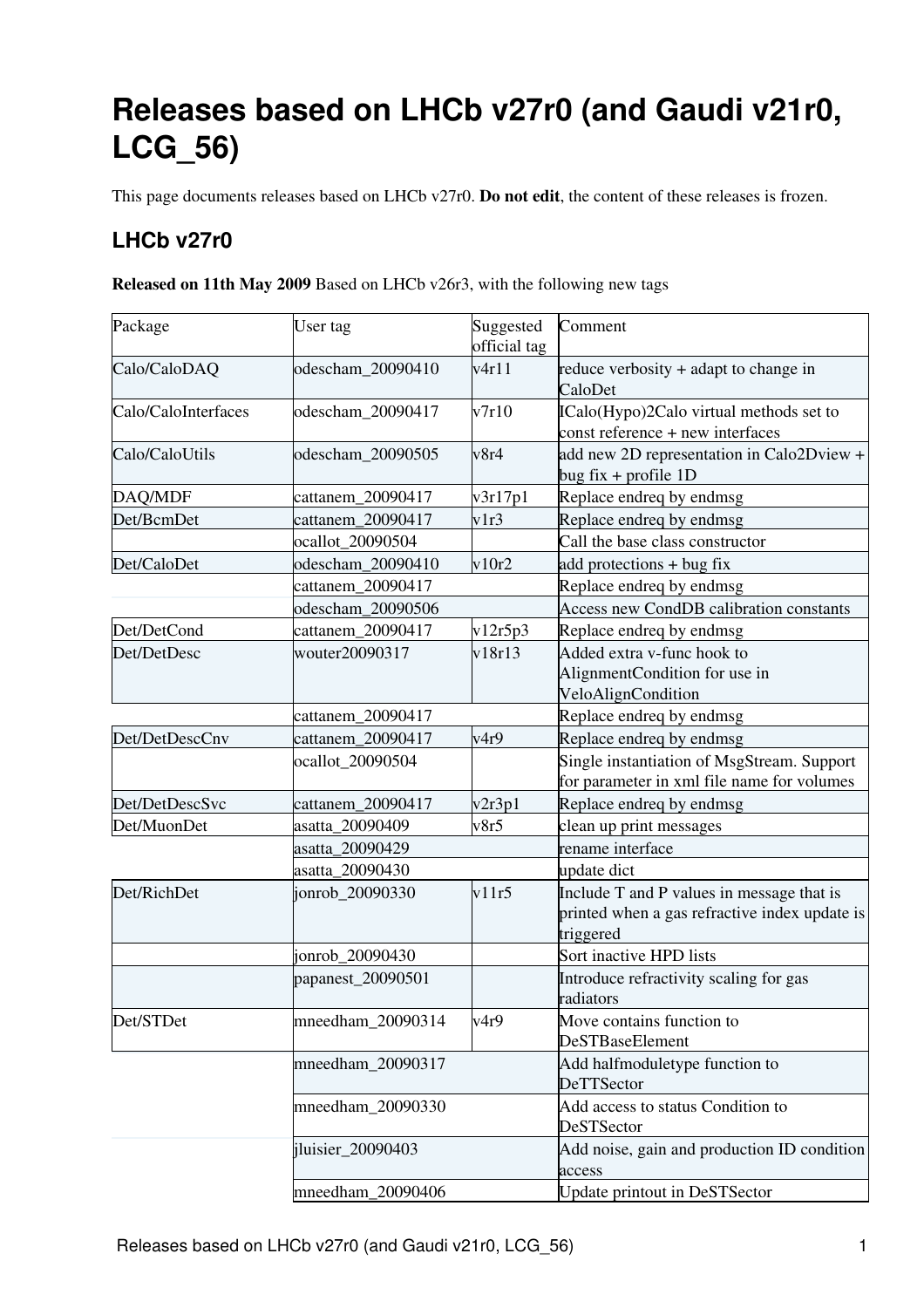LHCb\_v27r0\_Releases < LHCb < TWiki

| Det/VeloDet           | wouter20090317    | v13r6 | Made sure condition is correctly updated                                         |
|-----------------------|-------------------|-------|----------------------------------------------------------------------------------|
|                       |                   |       | when modifying transform                                                         |
|                       | krinnert 20090324 |       | Added free functions to convert chip<br>channel to TELL1 channel and vice versa. |
| Event/DAQEvent        | odescham_20090406 | v7r20 | OdinTypesFilter: minor change in printout                                        |
|                       | cattanem_20090414 |       | Put back printout of number of filtered                                          |
|                       |                   |       | events in OdinTypesFilter. Replace endreq                                        |
|                       |                   |       | by endmsg                                                                        |
| Event/EventAssoc      | ipalac_20090423   | v4r6  | Add dictionaries for                                                             |
|                       |                   |       | LHCb::Relation1D <lhcb::particle,< td=""></lhcb::particle,<>                     |
|                       |                   |       | LHCb::MCParticle>                                                                |
| Event/GenEvent        | gcorti_20090429   | v5r6  | Make method numOfCollisions const                                                |
| Event/L0Event         | odescham 20090418 | v17r5 | minor fix                                                                        |
| Event/LumiEvent       | cattanem_20090415 | v2r0  | Change LumiFSR location to /FileRecords                                          |
|                       |                   |       | instead of /RunRecords                                                           |
| Event/MCEvent         | mschille_20090423 | v2r14 | fix typo in MCTrackInfo object                                                   |
|                       | gcorti_20090429   |       | Make method numOfPrimaryVertices const                                           |
| <b>Event/RecEvent</b> | hernando 20090403 | v2r20 | Added bit for IsMuonLoose in MuonPID                                             |
|                       |                   |       | class                                                                            |
| Event/TrackEvent      | dhcroft_20090401  | v4r20 | Added enums for PR Velo expected hits                                            |
| Event/VeloEvent       | szumlat_03052009  | v16r7 | New TES location for decoded ADC                                                 |
|                       |                   |       | samples                                                                          |
| Ex/IOExample          | cattanem_20090415 | v2r9  | Update references for Gaudi v21                                                  |
| <b>GaudiPatches</b>   | cattanem-20090320 | v1r1  | Disable code for Gaudi $>$ v20                                                   |
| Kernel/LHCbAlgs       | odescham_20090406 | v2r26 | ODINDecodeTool made private in                                                   |
|                       |                   |       | <b>OdinTimeDecoder</b>                                                           |
|                       | pkoppenb_20090415 |       | AlgorithmCorrelations check for duplicates                                       |
|                       | graven_20090501   |       | speed up DeterministicPrescaler                                                  |
| Kernel/LHCbKernel     | mneedham_20090317 | v11r3 | Extend ISiAmplfierResponse interface                                             |
|                       | odescham_20090406 |       | CaloCellID/CaloCellCode: add new                                                 |
|                       |                   |       | methods related to calo areas                                                    |
| Kernel/LHCbMath       | vanya_20090408    | v3r7  | Fix compilation warning for Win32 platform                                       |
| Kernel/PartProp       | vanya_20090309    | v1r1  | add "selfcc/threeCharge", improve                                                |
|                       |                   |       | decorators and examples                                                          |
|                       | cattanem_20090417 |       | Replace endreq by endmsg                                                         |
|                       | vanya_20090506    |       | add more protected symbols + new Nodes:                                          |
|                       |                   |       | SSPin, LSpin & Nucleus                                                           |
| Kernel/Relations      | vanya_20090409    | v5r7  | remove local instances of tables (causes<br>some problems with SUSE)             |
|                       |                   |       |                                                                                  |
|                       | cattanem_20090415 |       | Fix dependencies of RelationsTest                                                |
|                       | vanya_20090424    |       | add::Entry/i_add/add and "weighted"-enum<br>on request by Juan                   |
| L0/L0Interfaces       | odescham_20090418 | v1r4  | new virtual method in IL0DUFromRawTool                                           |
| Muon/MuonDAQ          | asatta_20090428   | v4r6  | add algo for TAE events                                                          |
| Phys/DaVinciKernel    | jpalac_20090427   | v7r5  | Bug fix in P->PV relations, DVAlgorithm                                          |
|                       |                   |       | (P. Spradlin).                                                                   |
|                       | vanya_20090430    |       | Add few more default nicknames for various                                       |
|                       |                   |       | tools                                                                            |
|                       | vanya_20090505    |       | Hopefully the final fix for #bug 45964                                           |
| Phys/DaVinciMCKernel  | jpalac_20090415   | v3r2  | Add typedef for weighted P->MCP relations                                        |
|                       |                   |       | table                                                                            |
|                       | ipalac_20090507   |       | Add an operator                                                                  |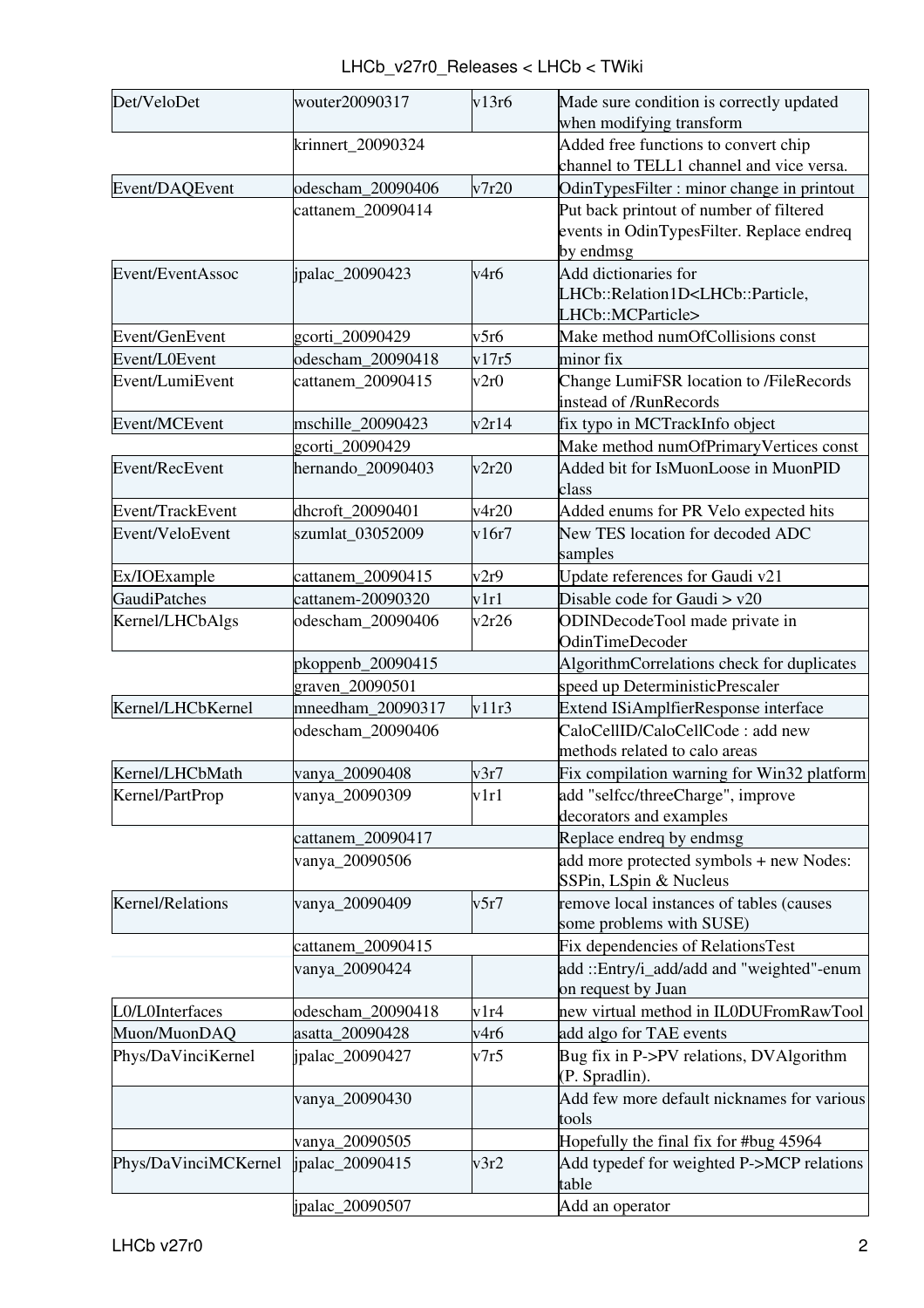| Phys/LoKiArrayFunctors spradlin_topo_20090310 v8r2 |                        |       | add topo trigger functors                                           |
|----------------------------------------------------|------------------------|-------|---------------------------------------------------------------------|
|                                                    | vanya_20090424         | v8r3  | remove the duplicated lines from                                    |
|                                                    |                        |       | *DOCA*-related "A"-functors                                         |
|                                                    | vanya_20090504         |       | remove some unnesessary dictionaries &                              |
|                                                    |                        |       | add many "fake" TEMPORARY                                           |
|                                                    |                        |       | dictionaries                                                        |
| Phys/LoKiCore                                      | vanya_20090320         | v9r0  | add more options for histo booking (needed                          |
|                                                    |                        |       | for Hlt monitoring)                                                 |
|                                                    | vanya_20090322         |       | improve monitoring abilities                                        |
|                                                    | vanya_20090323         |       | add missing file                                                    |
|                                                    | vanya_20090324         |       | VoidFilter: fix the typo in the name of                             |
|                                                    |                        |       | default CoreFactory                                                 |
|                                                    | cattanem_20090417      |       | Replace endreq by endmsg                                            |
|                                                    | vanya_20090427         |       | add more functionality to the service                               |
|                                                    | vanya_20090506         |       | few improvements for new decay finder                               |
| Phys/LoKiGen                                       | vanya_20090506         | v8r2  | few improvements for new decay finder                               |
| Phys/LoKiMC                                        | jpalac_20090313        | v8r2  | Add extre LoKi::MCTrees::buildTrees                                 |
|                                                    |                        |       | method                                                              |
|                                                    | vanya_20090506         |       | few improvements for new decay finder                               |
| Phys/LoKiPhys                                      | spradlin_topo_20090310 | v8r3  | add topo trigger functors                                           |
|                                                    | vanya_20090324         | v8r4  | add new DOCA functors for Rob Lambert                               |
|                                                    | vanya_20090427         |       | fix a typo in functor name                                          |
|                                                    | vanya_20090428         |       | fix a bug in <b>DOCA</b> :: docamax $\&$                            |
|                                                    |                        |       | DOCA::docachi2max                                                   |
|                                                    | vanya_20090429         |       | new symbols for Lisa Dwyer: LTIMEERR<br><b>&amp; BPVLTERR</b>       |
|                                                    | vanya_20090430         |       |                                                                     |
|                                                    |                        |       | new symbols for Olivier Leroy: REFIT,                               |
|                                                    |                        |       | <b>MFIT, MFITTER, MASSFIT</b>                                       |
|                                                    | vanya_20090430         |       | new symbol for Jaap Panman:<br><b>BPVDVDOCA</b>                     |
|                                                    | vanya_20090506_0       |       | fix reflex error for DaVinci v22r3                                  |
|                                                    |                        |       | environment (backward), thanks to Patrick                           |
|                                                    |                        |       | Spradlin & Jaap Panman                                              |
|                                                    | vanya_20090506         |       | few improvements for new decay finder                               |
| Phys/LoKiPhysMC                                    | vanya_20090312         | v8r2  | drastical speed-up of MC truth match<br>(thanks to Jibo He)         |
| Rich/RichKernel                                    | jonrob_20090328        | v7r21 | Improvements to RichGeomPhoton printout                             |
|                                                    |                        |       | + new python configuration option                                   |
|                                                    | jonrob_20090424        |       | Add nickname to tool registry for pixel                             |
|                                                    |                        |       | cluster finder                                                      |
| Rich/RichRecBase                                   | jonrob_20090330        | v3r21 | Improvements to pixel creator base class                            |
|                                                    | jonrob_20090417        |       | Add support for PatSeeding tracks                                   |
| ST/STKernel                                        | mneedham_20090503      | v1r13 | add dict for std::pair <sttell1id, td="" unsigned<=""></sttell1id,> |
|                                                    |                        |       | int>                                                                |
|                                                    | mtobin_20090505        |       | add method to ST base class to return board<br>mappings             |
| Tf/PatKernel                                       | ocallot_20090401       | v2r3  | New interface IPatDebugTrackTool                                    |
| Tf/TfKernel                                        | ocallot_20090313       | v2r11 | remove size from hit error                                          |
| Tools/CondDBUI                                     | marcocle_20090330      | v2r17 | improvements in the administration scripts                          |
| Tools/XmlTools                                     | ocallot_20090505       | v6r3  | Improve caching for Conditions. Cleanup<br>MsgStream                |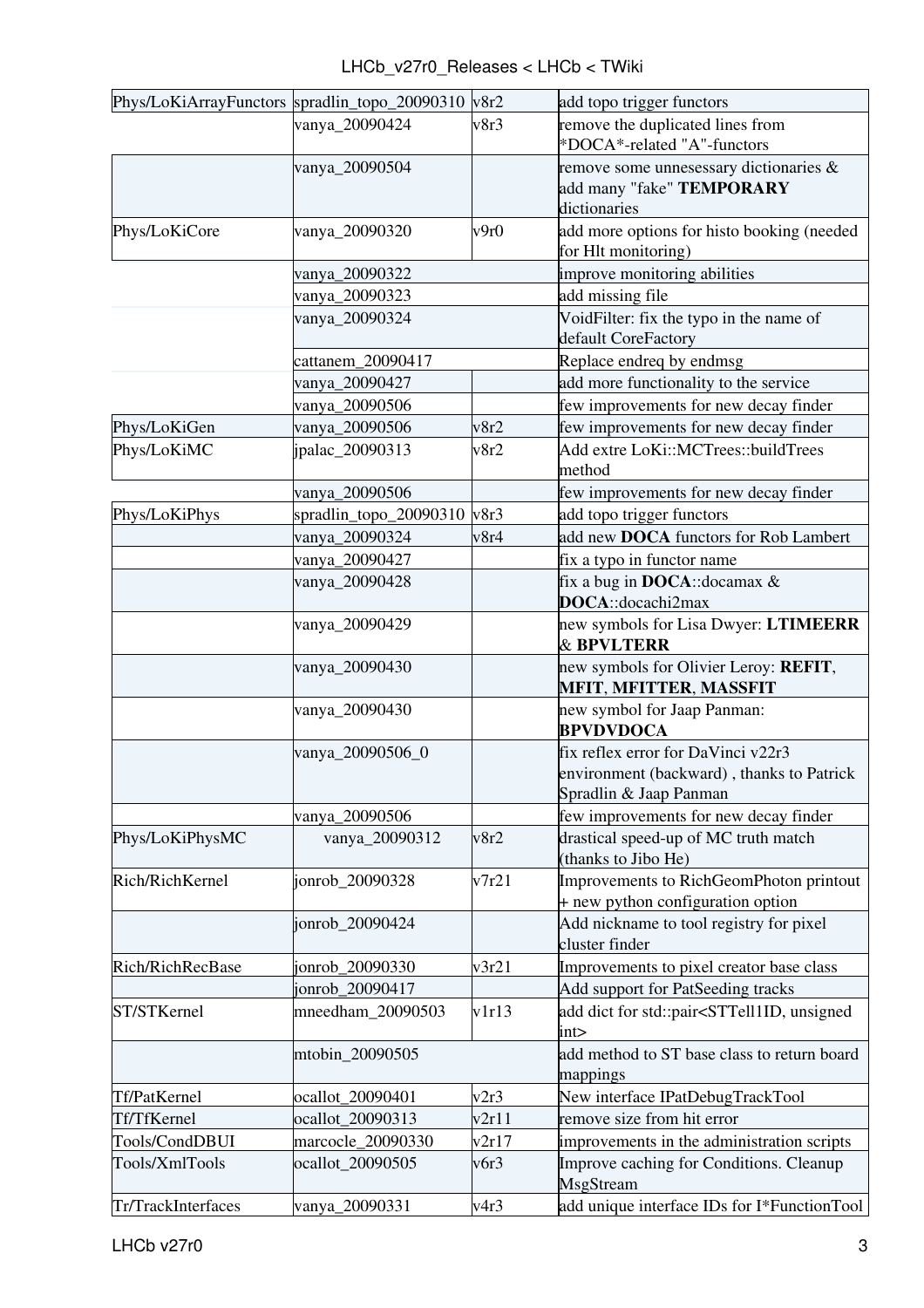| mneedham 20090406 | add ISTClusterCollector interface          |
|-------------------|--------------------------------------------|
| mneedham 20090407 | really add ISTC luster Collector interface |

## <span id="page-4-0"></span>**Lbcom v7r0**

**Released on 11th May 2009** Based on Lbcom v6r27, with the following new tags

| Package                              | User tag                        | Suggested<br>official tag | Comment                                                                                             |
|--------------------------------------|---------------------------------|---------------------------|-----------------------------------------------------------------------------------------------------|
| Calo/CaloTools                       | odescham_20090417               | v5r8                      | speed-up Calo2Calo processing + new tool<br>CaloGetterTool                                          |
| L0/L0Calo                            | odescham_20090406               | v9r20                     | adapt to change in CaloDet                                                                          |
| L0/L0DU                              | jucogan_20090327                | v8r16                     | Add the TCK property to L0Conf                                                                      |
|                                      | jucogan_20090419                |                           | LOConf: Implement missing action for<br>DecodeL0DU property                                         |
|                                      | odescham_20090505               |                           | Add missing monitoring histo + speed-up<br>decoding/emulator + change DC06 default TCK<br>in L0Conf |
| OT/OTAssociators                     | janos_20090427                  | v4r3                      | Correctly apply linker window.                                                                      |
| OT/OTMonitor                         | janos_20090427                  | v2r11                     | Added algorithm to monitor MCOTTimes                                                                |
| Rich/RichAlgorithms  jonrob_20090417 |                                 | v1r1                      | Add new algorithm that simulates varying gas<br>pressure and temperature                            |
| Rich/RichTools                       | jonrob_20090417                 | v2r26                     | Downgrade some messages to debug()                                                                  |
| Si/SiTools                           | mneedham_20090317               | v1r7                      | Follow extension in ISiAmplifierResponse<br>interface                                               |
|                                      | mneedham 20090323               |                           | clean up max finding in SiZuriFunction                                                              |
| ST/STAlgorithms                      | mneedham_20090314 $v3r6$        |                           | Follow changes in STTools + add new digit<br>merging and related tools                              |
|                                      | mneedham_20090314               |                           | update options files                                                                                |
|                                      | mneedham_20090406               |                           | add WriteAlignmentStatusConditions algorithm                                                        |
| ST/STCheckers                        | $mneedham_20090317 \sqrt{2r12}$ |                           | Bug fix in TTOccupancy algorithm                                                                    |
| ST/STDAQ                             | mneedham_20090314 v3r17         |                           | Clean up of STClustersToRawBank                                                                     |
|                                      |                                 |                           | Add TELL1 ID to error messages + remove<br>hard-coded hex numbers                                   |
| ST/STMonitors                        | nchiapol_20090317               | v1r1                      | new algorithm for STSummary + changed names<br>from older algorithms to be consistent               |
|                                      | mtobin_20090505                 |                           | Modified STErrorMonitor and STNZSMonitor to<br>use new method from ST base class                    |
| ST/STTools                           | mneedham_ $20090314$ $v3r9$     |                           | Add selector tools based on channelID, clean up<br>cluster selectors                                |
|                                      | mneedham_20090323               |                           | Adding STSelectChannelIDByTruth                                                                     |
|                                      | mneedham_20090415               |                           | Adding STSelectSpilloverCluster tool                                                                |
|                                      | jvantilb_20090416               |                           | New charge sharing functions in<br><b>STOfflinePosition</b>                                         |
|                                      | jvantilb_20090424               |                           | Improved tune of error estimates in<br><b>STOfflinePosition</b>                                     |
| Velo/VeloDAQ                         | szumlat_20090312                | v4r6                      | Enhancements in full bank decoders                                                                  |

### <span id="page-4-1"></span>**Rec v7r0**

**Released on 11th May 2009** Based on Rec v6r5, with the following new tags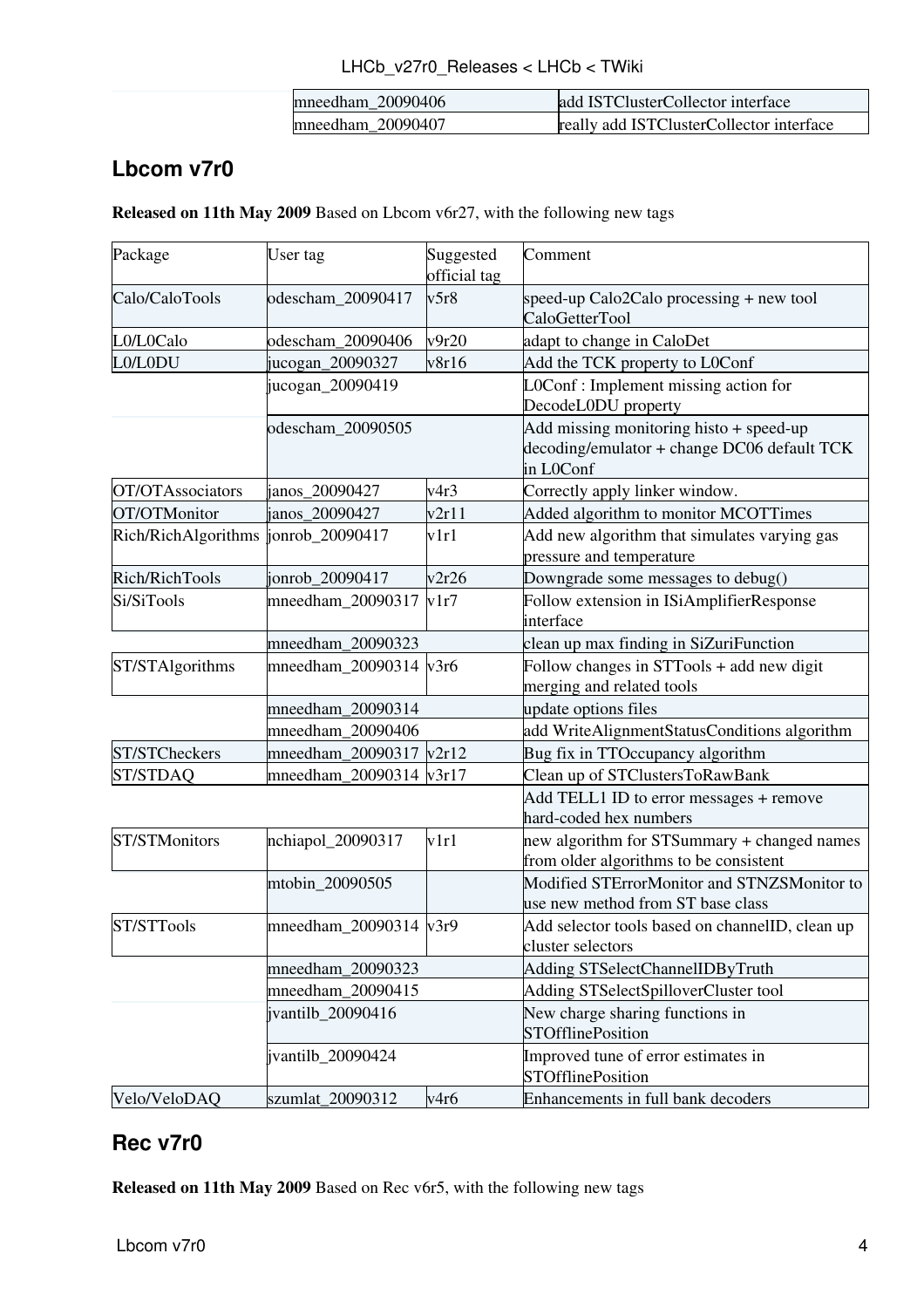| Package                                    | User tag          | Suggested<br>official tag | Comment                                                                                                                                                                                                                           |
|--------------------------------------------|-------------------|---------------------------|-----------------------------------------------------------------------------------------------------------------------------------------------------------------------------------------------------------------------------------|
| RecSys                                     | jonrob 20090423   | v7r0                      | Add new package Rich/RichIFBAnalysis                                                                                                                                                                                              |
| Calo/CaloMoniDST                           | cattanem_20090424 | v3r6                      | Fix gcc 43 warning, replace endreq by<br>endmsg                                                                                                                                                                                   |
|                                            | odescham_20090506 |                           | new algo CaloEFlowAlg from Aurelien<br>Martens + PID monitor/checker from<br>Dmitry                                                                                                                                               |
| Calo/CaloPIDs                              | odescham 20090416 | v4r16                     | fix unchecked StatusCode                                                                                                                                                                                                          |
| Calo/CaloReco                              | odescham_20090416 | v4r19                     | fix bug in HltClusterSelection.opts + adapt<br>to change in CaloTools                                                                                                                                                             |
|                                            | odescham_20090417 |                           | new Alg CaloGetterInit                                                                                                                                                                                                            |
| Muon/MuonTools                             | asatta_20090429   | v5r0                      | Resume the package                                                                                                                                                                                                                |
| Muon/MuonTrackAlign                        | asatta_20090430   | v1r7p2                    | remove unused header file                                                                                                                                                                                                         |
| Rec/GlobalReco                             | jonrob_20090423   | v6r21                     | Update how uninitialised sequences are<br>checked for                                                                                                                                                                             |
| Rec/LumiAlgs                               | cattanem_20090415 | v2r0                      | Change Lumi FSR location to /FileRecords<br>instead of /RunRecords                                                                                                                                                                |
| Rec/RecCheckers                            | cattanem_20090317 | v1r2                      | Add missing dependency on<br>DaVinciMCKernel                                                                                                                                                                                      |
| Rich/RichIFBAnalysis                       | <b>CVS</b> head   | v1r0                      | New IFB monitor separate from<br><b>RichOnlineMonitors</b>                                                                                                                                                                        |
|                                            | youngr_20090502   |                           | Number of events, date of measurement +<br>cluster type added to histogram                                                                                                                                                        |
| Rich/RichMarkovRingFinder  jonrob_20090423 |                   | v2r6                      | Update how uninitialised sequences are<br>checked for                                                                                                                                                                             |
| Rich/RichRecMCAlgorithms  jonrob_20090430  |                   | v1r3                      | Update algorithm that dumps RICH events<br>to simple text files                                                                                                                                                                   |
| Rich/RichRecMCTools                        | jonrob_20090327   | v2r21                     | Add new MC based photon predictor tool                                                                                                                                                                                            |
|                                            | jonrob_20090330   |                           | Update checks in MC pixel maker                                                                                                                                                                                                   |
| Rich/RichRecQC                             | jonrob_20090417   | v2r28                     | Minor monitoring changes                                                                                                                                                                                                          |
|                                            | jonrob_20090423   |                           | Add new IFB monitors + change how<br>uninitialised sequences are checked for in<br>the python configuration                                                                                                                       |
|                                            | kerzel 20090503   |                           | fix typo in configurable for IFB monitor                                                                                                                                                                                          |
| Rich/RichRecSys                            | jonrob_20090420   | v3r18                     | Add option to Track Creator Configurable<br>to allow user to set a custom input track<br>location. Fix configuration bug where<br>photon predictor settings where not<br>properly set when running under<br>non-default settings. |
|                                            | jonrob_20090423   |                           | Update how uninitialised sequences are<br>checked for                                                                                                                                                                             |
| Rich/RichRecTools                          | jonrob_20090504   | v4r8                      | Improvements to PID plotting tool                                                                                                                                                                                                 |
| Rich/RichRecTrackTools                     | cattanem_20090414 | v1r10                     | <b>Fix untested StatusCodes</b>                                                                                                                                                                                                   |
|                                            | jonrob_20090415   |                           | Propagate StatusCode from<br>GaudiException to Error() call                                                                                                                                                                       |
| Tf/PatAlgorithms                           | v3r19             | v3r19                     | prevent from overwriting selected hits flags<br>in PatForward                                                                                                                                                                     |
| Tf/PatVelo                                 | ocallot_20090313  | v3r13                     | several improvements for performance                                                                                                                                                                                              |
|                                            | dhcroft_20090319  |                           | Added nVeloExpected info to RZ track and<br>Space/General tracks                                                                                                                                                                  |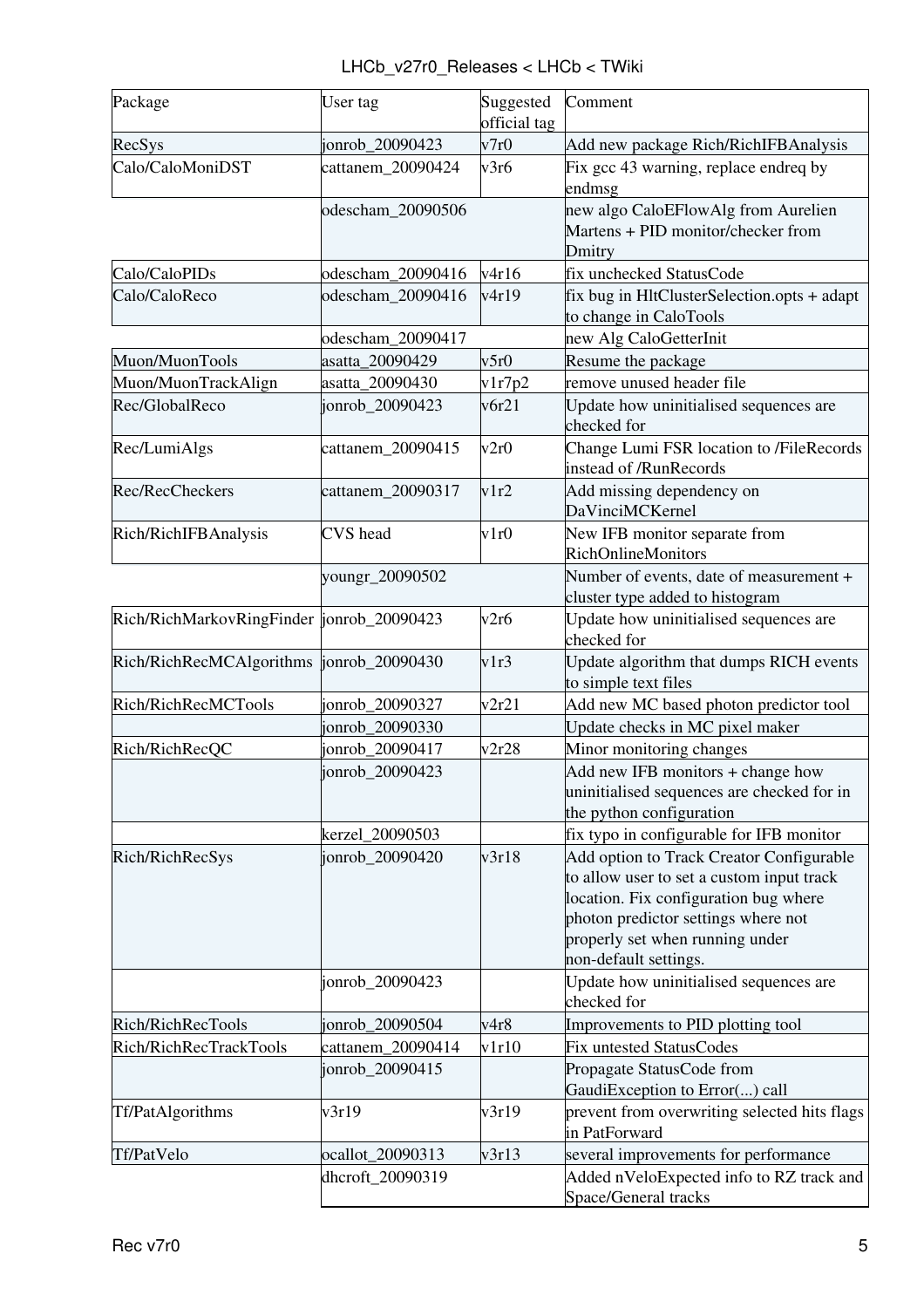|                      | ocallot_20090401<br>dhcroft_20090401 |       | Added NewVeloSpaceTool for space<br>tracking<br>Changed ENUM of additional info for<br>number of expected Velo clusters |  |
|----------------------|--------------------------------------|-------|-------------------------------------------------------------------------------------------------------------------------|--|
|                      |                                      |       |                                                                                                                         |  |
|                      | cattanem_20090414                    |       | Fix gcc43 compilation warning                                                                                           |  |
|                      | gersabec_20090415                    |       | Implement tuned options for<br>PatVeloAlignTrackFilter                                                                  |  |
|                      | dhcroft_20090424                     |       | Added an option to PatVeloTrackTool to<br>not correct for the halfbox offset, for open<br>PR                            |  |
| Tf/TrackMatching     | v2r22                                |       | Check for at least 2 x and 2 stereo hits                                                                                |  |
|                      | smenzeme_20090509                    |       | remove omitting outliers from seed fit                                                                                  |  |
| Tf/TsaAlgorithms     | Inicolas_20090507                    | v3r10 | Add assumedMomentum property to<br><b>ITGenericTracking</b>                                                             |  |
| Tr/TrackFitEvent     | hernando_20090403 $v3r21$            |       | x muonMeasurement meas x, error<br>x-path/sqrt(12), y-trajectory                                                        |  |
|                      | wouter_20090424                      |       | added more interface to TrackStateVertex                                                                                |  |
| Tr/TrackFitter       | hernando_20090403 $v2r33$            |       | add UseSeedStateErrors property in<br>TrackMasterExtrapolator                                                           |  |
| Tr/TrackMCTools      | mneedham_20090323 $v2r23$            |       | Add warning in case linker is not found in<br><b>CleanPatTrackSelector</b>                                              |  |
|                      | ocallot_20090401                     |       | New tool PatDebugTrackTool and<br>algorithm DebugTrackingLosses                                                         |  |
| Tr/TrackMonitor      | wouter_20090320                      | v1r9  | Added hit patterns to TrackMonitor.<br>Changed constrain method in<br>FitMatchMonitor.                                  |  |
|                      | mneedham_20090330                    |       | Add histograms to ITTrackMonitor                                                                                        |  |
|                      | wouter_20090424                      |       | Fixed histo label. Added position of vertex<br>in velo local frame (S. Borghi)                                          |  |
| Tr/TrackTools        | mneedham_20090406 v3r17              |       | <b>Add STClusterCollector</b>                                                                                           |  |
|                      | gkrocker_20090508                    |       | add fast clone id switch for HLT use                                                                                    |  |
| Tr/TrackUtils        | mschille_20090407                    | v1r26 | optionally write to old-style track container<br>in CreateFastTrackCollection                                           |  |
|                      | gkrocker_20090508                    |       | add fast clone id switch for HLT use                                                                                    |  |
|                      | gkrocker_20090510                    |       | Small bugfix in TrackEventCloneKiller<br>with allocation of track vector                                                |  |
| Velo/VeloRecMonitors |                                      | v1r6  |                                                                                                                         |  |

#### <span id="page-6-0"></span>**Brunel v35r0**

**Released on 13th May 2009** Based on Brunel v34r3 but using Rec v7r0, Lbcom v7r0, LHCb v27r0, and the following new tags

| Package | User tag                                        | Suggested official tag Comment |                                                  |
|---------|-------------------------------------------------|--------------------------------|--------------------------------------------------|
|         | Rec/Brunel cattanem_20090414 $\overline{v}35r0$ |                                | fix valgrind.job for new LbLogin environment     |
|         | cattanem 20090415                               |                                | Changes for Gaudi v21                            |
|         | jonrob_20090417                                 |                                | Allow user control over IODataManager().AgeLimit |

#### <span id="page-6-1"></span>**Boole v19r0**

**To be released on 14th May** - see also [Boole planning.](https://twiki.cern.ch/twiki/bin/view/LHCb/BoolePlanning) Based on Boole v18r0 but using Lbcom v7r0, LHCb v27r0, and the following new tags